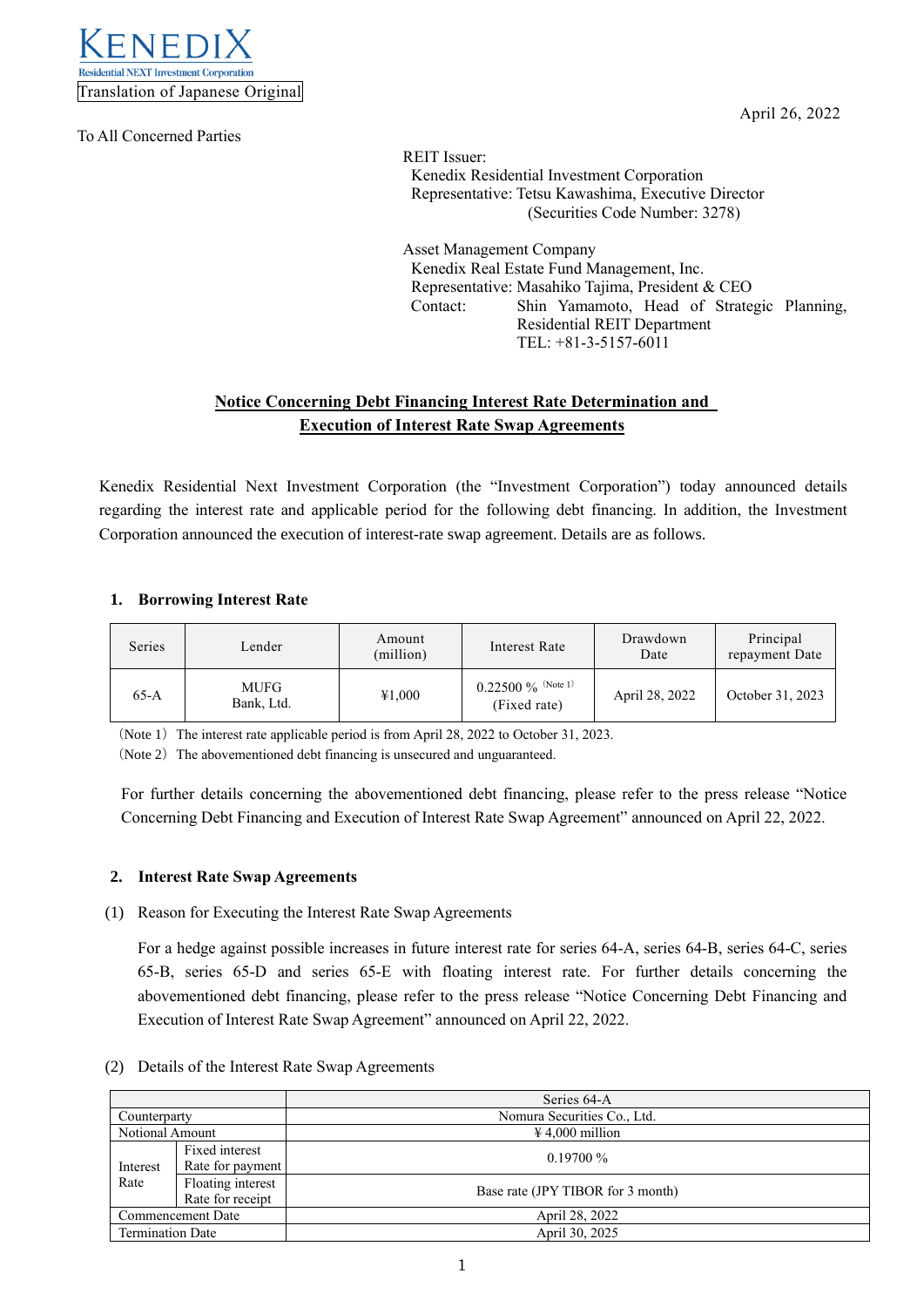# ntial NEXT Investment Corporation

Payment Date

The first payment is due at the end of July 2022, and on the last day of every three months thereafter, with the last payment on the principal repayment day.

(If each payment day is a non-business day, then the payment will be due on the next business day and if the next business day is in the next month, then the previous business day will be applied.)

(Note) By entering into the interest rate swap agreements, the interest rate for series 64-A is essentially fixed at 0.44700 %.

|                         |                                       | Series 64-B                                                                                                                                                                                                                                                                                                                                                                  |  |  |
|-------------------------|---------------------------------------|------------------------------------------------------------------------------------------------------------------------------------------------------------------------------------------------------------------------------------------------------------------------------------------------------------------------------------------------------------------------------|--|--|
| Counterparty            |                                       | Nomura Securities Co., Ltd.                                                                                                                                                                                                                                                                                                                                                  |  |  |
| Notional Amount         |                                       | $\text{\#} 1,500$ million                                                                                                                                                                                                                                                                                                                                                    |  |  |
| Interest                | Fixed interest<br>Rate for payment    | $0.21600\%$                                                                                                                                                                                                                                                                                                                                                                  |  |  |
| Rate                    | Floating interest<br>Rate for receipt | Base rate (JPY TIBOR for 3 month)                                                                                                                                                                                                                                                                                                                                            |  |  |
| Commencement Date       |                                       | April 28, 2022                                                                                                                                                                                                                                                                                                                                                               |  |  |
| <b>Termination Date</b> |                                       | October 31, 2025                                                                                                                                                                                                                                                                                                                                                             |  |  |
| Payment Date            |                                       | The first payment is due at the end of July 2022, and on the last day of every three months thereafter,<br>with the last payment on the principal repayment day.<br>(If each payment day is a non-business day, then the payment will be due on the next business day and<br>if the next business day is in the next month, then the previous business day will be applied.) |  |  |

(Note) By entering into the interest rate swap agreements, the interest rate for series 64-B is essentially fixed at 0.46600 %.

|                         |                                       | Series 64-C                                                                                                                                                                                                                                                                                                                                                                  |  |  |
|-------------------------|---------------------------------------|------------------------------------------------------------------------------------------------------------------------------------------------------------------------------------------------------------------------------------------------------------------------------------------------------------------------------------------------------------------------------|--|--|
| Counterparty            |                                       | Nomura Securities Co., Ltd.                                                                                                                                                                                                                                                                                                                                                  |  |  |
| Notional Amount         |                                       | $\frac{1}{2}$ 500 million                                                                                                                                                                                                                                                                                                                                                    |  |  |
| Interest                | Fixed interest<br>Rate for payment    | 0.25850%                                                                                                                                                                                                                                                                                                                                                                     |  |  |
| Rate                    | Floating interest<br>Rate for receipt | Base rate (JPY TIBOR for 3 month)                                                                                                                                                                                                                                                                                                                                            |  |  |
| Commencement Date       |                                       | April 28, 2022                                                                                                                                                                                                                                                                                                                                                               |  |  |
| <b>Termination Date</b> |                                       | October 31, 2026                                                                                                                                                                                                                                                                                                                                                             |  |  |
| Payment Date            |                                       | The first payment is due at the end of July 2022, and on the last day of every three months thereafter,<br>with the last payment on the principal repayment day.<br>(If each payment day is a non-business day, then the payment will be due on the next business day and<br>if the next business day is in the next month, then the previous business day will be applied.) |  |  |

(Note) By entering into the interest rate swap agreements, the interest rate for series 64-C is essentially fixed at 0.50850 %.

|                         |                                       | Series 65-B                                                                                                                                                                                                                                                                                                                                                                  |  |  |
|-------------------------|---------------------------------------|------------------------------------------------------------------------------------------------------------------------------------------------------------------------------------------------------------------------------------------------------------------------------------------------------------------------------------------------------------------------------|--|--|
| Counterparty            |                                       | Nomura Securities Co., Ltd.                                                                                                                                                                                                                                                                                                                                                  |  |  |
| Notional Amount         |                                       | $\text{\#} 1,000$ million                                                                                                                                                                                                                                                                                                                                                    |  |  |
| Interest                | Fixed interest<br>Rate for payment    | 0.17850%                                                                                                                                                                                                                                                                                                                                                                     |  |  |
| Rate                    | Floating interest<br>Rate for receipt | Base rate (JPY TIBOR for 3 month)                                                                                                                                                                                                                                                                                                                                            |  |  |
| Commencement Date       |                                       | April 28, 2022                                                                                                                                                                                                                                                                                                                                                               |  |  |
| <b>Termination Date</b> |                                       | October 31, 2024                                                                                                                                                                                                                                                                                                                                                             |  |  |
| Payment Date            |                                       | The first payment is due at the end of July 2022, and on the last day of every three months thereafter,<br>with the last payment on the principal repayment day.<br>(If each payment day is a non-business day, then the payment will be due on the next business day and<br>if the next business day is in the next month, then the previous business day will be applied.) |  |  |

(Note) By entering into the interest rate swap agreements, the interest rate for series 65-B is essentially fixed at 0.35350 %.

|                         |                                       | Series 65-D                                                                                                                                                                                                                                                                                                                                                                  |  |  |
|-------------------------|---------------------------------------|------------------------------------------------------------------------------------------------------------------------------------------------------------------------------------------------------------------------------------------------------------------------------------------------------------------------------------------------------------------------------|--|--|
| Counterparty            |                                       | Nomura Securities Co., Ltd.                                                                                                                                                                                                                                                                                                                                                  |  |  |
| Notional Amount         |                                       | $\text{\#} 1,500$ million                                                                                                                                                                                                                                                                                                                                                    |  |  |
| Interest                | Fixed interest<br>Rate for payment    | $0.30700\%$                                                                                                                                                                                                                                                                                                                                                                  |  |  |
| Rate                    | Floating interest<br>Rate for receipt | Base rate (JPY TIBOR for 3 month)                                                                                                                                                                                                                                                                                                                                            |  |  |
| Commencement Date       |                                       | April 28, 2022                                                                                                                                                                                                                                                                                                                                                               |  |  |
| <b>Termination Date</b> |                                       | October 31, 2027                                                                                                                                                                                                                                                                                                                                                             |  |  |
| Payment Date            |                                       | The first payment is due at the end of July 2022, and on the last day of every three months thereafter,<br>with the last payment on the principal repayment day.<br>(If each payment day is a non-business day, then the payment will be due on the next business day and<br>if the next business day is in the next month, then the previous business day will be applied.) |  |  |

(Note) By entering into the interest rate swap agreements, the interest rate for series 65-D is essentially fixed at 0.63200 %.